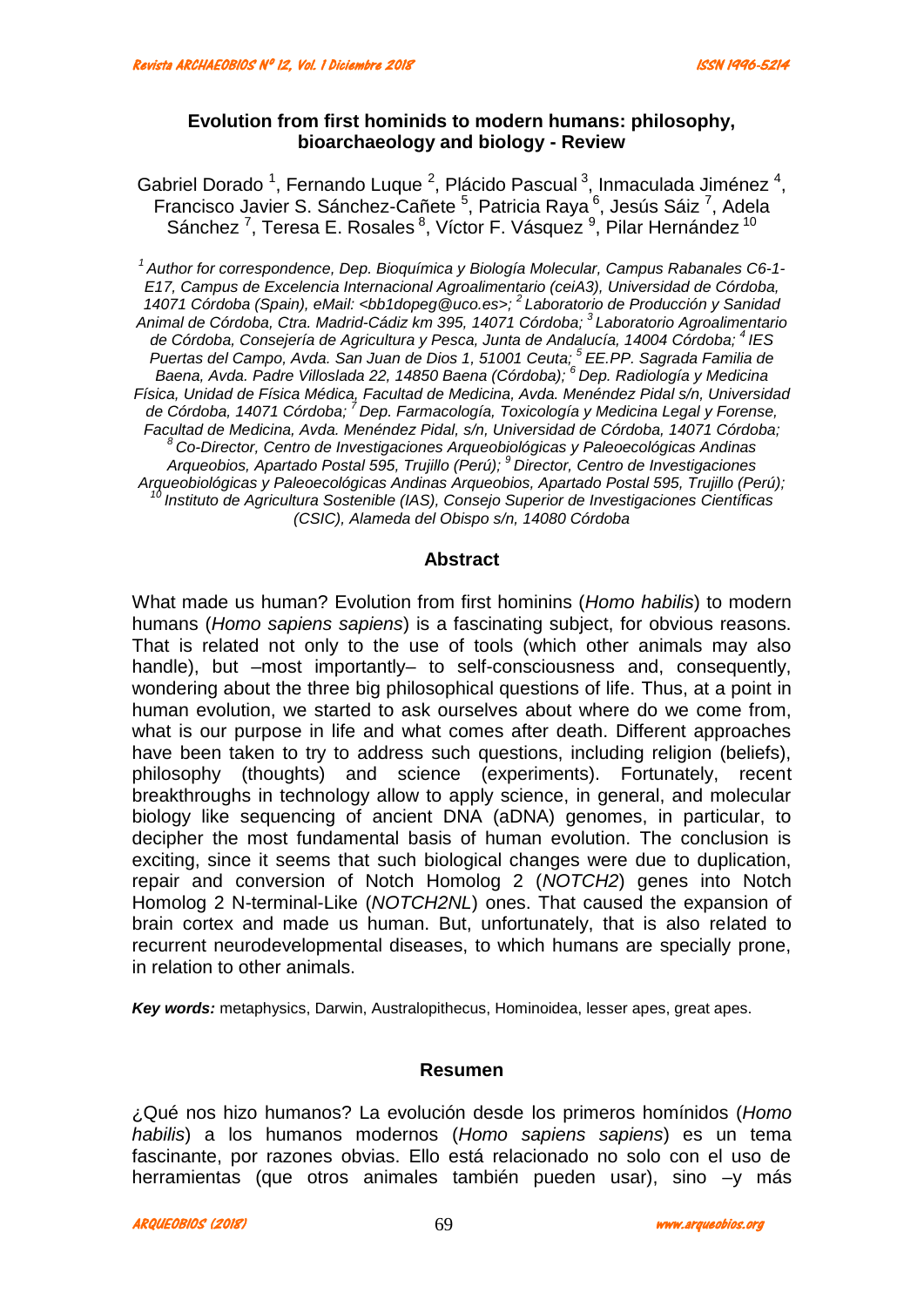importante– con la consciencia (conciencia de sí mismo), para preguntarse las tres grandes cuestiones filosóficas de la vida. Así, en un momento de la evolución humana, comenzamos a preguntarnos sobre de dónde venimos, el sentido de la vida y qué hay tras la muerte. Se han usado diferentes aproximaciones para tratar de dar respuesta a dichas cuestiones, incluyendo religión (creencias), filosofía (ideas) y ciencia (experimentos). Afortunadamente, los recientes avances en tecnología permiten aplicar la ciencia, en general, y la biología molecular como la secuenciación de genomas de ADN antiguo (ADNa), en particular, para descifrar la base más fundamental de la evolución humana. La conclusión es apasionante, ya que parece que dichos cambios biológicos fueron debidos a la duplicación, reparación y conversión de genes homólogos de muesca 2 (NOTCH2; del inglés, "Notch Homolog 2") en genes similares a N terminal de homólogos de muesca 2 (NOTCH2NL; del inglés, "Notch Homolog 2 N-terminal-Like"). Ello causó la expansión del córtex cerebral y nos hizo humanos. Pero, lamentablemente, ello está también relacionado con enfermedades recurrentes del desarrollo neurológico, a las que los humanos son especialmente propensos, en relación con otros animales.

*Palabras clave:* metafísica, Australopithecus, Hominoidea, monos, gibones, grandes simios.

## **Introduction**

Current monkeys include Old World monkeys (catarrhines) and New World monkeys (platyrrhines). The former also include apes (Hominoidea superfamily), with two extant (living) branches: lesser apes (gibbons) and great apes or hominids. The latter belong to the Hominidae family of primates, including four genera and eight extant species: i) Bornean, Sumatran and Tapanuli orangutans (*Pongo* spp.); ii) eastern and western gorillas (*Gorilla* spp.); iii) common chimpanzee and bonobo (*Pan* spp.); and iv) *Homo* spp., including modern humans (*Homo sapiens sapiens*). Apes appeared 10 million years ago (Mya) in Africa, being represented by *Nakalipithecus nakayamai*, which evolved into *Ouranopithecus* spp. (nine Mya), being Gorilla-Human Last Common-Ancestor (GHLCA) or Gorilla-Human Most Recent Common-Ancestor (GHMRCA), with subsequent separation and evolution into Gorillini and Hominini. The latter evolved into *Sahelanthropus tchadensis*, probably being bipedal (seven Mya). That evolved into *Orrorin tugenensis* (six Mya), being Chimpanzee-Human Last Common-Ancestor (CHLCA) or Chimpanzee-Human Most Recent Common-Ancestor (CHMRCA). The latter evolved into Hominini (hominins) 5.5 Mya, which includes *Homo* spp. (but not *Gorilla* spp.). It is not clear if *Pan* spp. should be included in the former. That is due to complex speciation processes and bipedalism development in proto-humans. On the other hand, it has been recently proposed that our species did not evolve from a single population/region of Africa, but instead from several related ones, across such continent (Scerri et al, 2018).

Then arose *Ardipithecus* spp. (4.5 Mya), with features reflecting adaptation to bipedalism. That evolved into *Australopithecus* spp (3.5 Mya), which –interestingly– used stone tools to ate meat, by carving animal carcasses (McPherron et al, 2010). Nevertheless, such tool usage was quite simple, similar to the one observed on current African apes, like chimpanzees and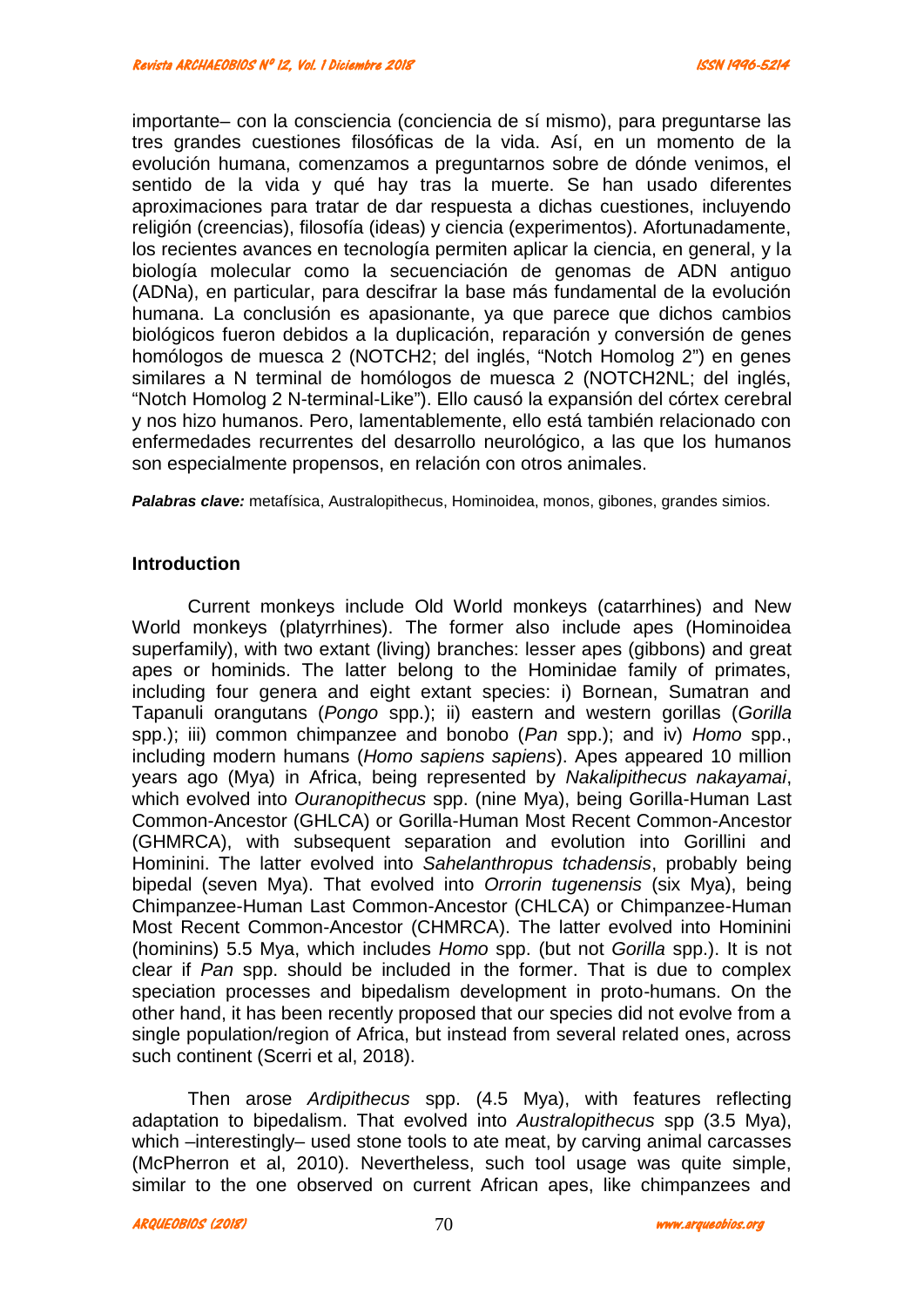gorillas. This way, they handled simple tools like stones to crack nuts, sticks to capture termites from mounds and spears for hunting, albeit without throwing them.

The evolution from hominins (*Australopithecus* spp) to first hominids (*Homo habilis*) started three Mya. It continued with *Homo ergaster* (three Mya). Interestingly, it has been recently discovered that they emigrated into Asia (*Homo erectus*) 2.1 Mya instead of 1.85 Mya, as previously thought (Zhu et al, 2018). It has been proposed that early African *Homo* known as *H. habilis*, *H. rudolfensis* and *H erectus* were indeed the same; variations among them would simply reflect diversity (Lordkipanidze et al, 2013). Later on, they controlled fire (1.5 Mya). They are considered the beginning of early human evolution, with technological innovations, including tools like stone hand-axes and cooking with fire, creating specific cultural manifestations. That led to animals that thought and solved problems in an unprecedented way. They also wondered about big questions related to the meaning of life, including where do we come from, what is our purpose in life and what comes after death.

This way, *Homo heidelbergensis*, also known as *Homo rhodesiensis*, lived 700,000 years ago (ya). Represents the first *Homo* species who buried their dead, as found inside a pit called "Sima de los Huesos" located in "Sierra de Atapuerca", at Atapuerca village (Spain), containing 28 hominin skeletons (Meyer et al, 2014, 2016). Interestingly, these humans were indeed early Neanderthals (*Homo sapiens neanderthalensis*) of western Eurasia, that separated from Denisovans subspecies of southern Siberia (*Homo sapiens denisova*) 430,000 ya (Meyer et al, 2016). They were met by modern humans when they emigrated out of Africa and the Near East 75,000 ya. Modern humans separated from their Neanderthals subspecies 370,000 ya, sharing a common ancestor that lived 706,000 ya (Noonan et al, 2006). Humans inbred with Denisovans and Neanderthals (Dorado et al, 2010, 2013, 2015; Prufer et al, 2014; DerSarkissian et al, 2015; Ermini et al, 2015; Hofreiter et al, 2015; Knapp et al, 2015; Pääbo, 2015; Perry and Orlando, 2015; Vernot and Akey, 2015). Additionally, it has been recently discovered that there were ancient genetic admixtures between Denisovans and Neanderthals subspecies. Such ancient genetic-admixtures are not surprising, since they were not different species, but subspecies. But Denisovans and Neanderthals were less diverse than modern humans, and possibly this would be one of the causes of their extinction (Warren, 2018).

Curiously, *H. heidelbergensis* had a similar morphology of skeletal structures and, thus, auditory capacities of outer and middle ear than modern humans. They allow high sensitivity in the range of 2 to 4 kHz, which is relevant for spoken language. Yet, most other anthropoids do not have such anatomy and capability. Therefore, *H. heidelbergensis* and descendants (Neanderthals and Denisovans) probably communicated by some kind of primitive language (Martínez et al, 2004; Mithen, 2007).

Additionally, *H. heidelbergensis* used pigments like red iron oxides (hematite). Later on, Neanderthals also used them, at least since 250 kya, together with red manganese oxides, as also found for African humans. Yet,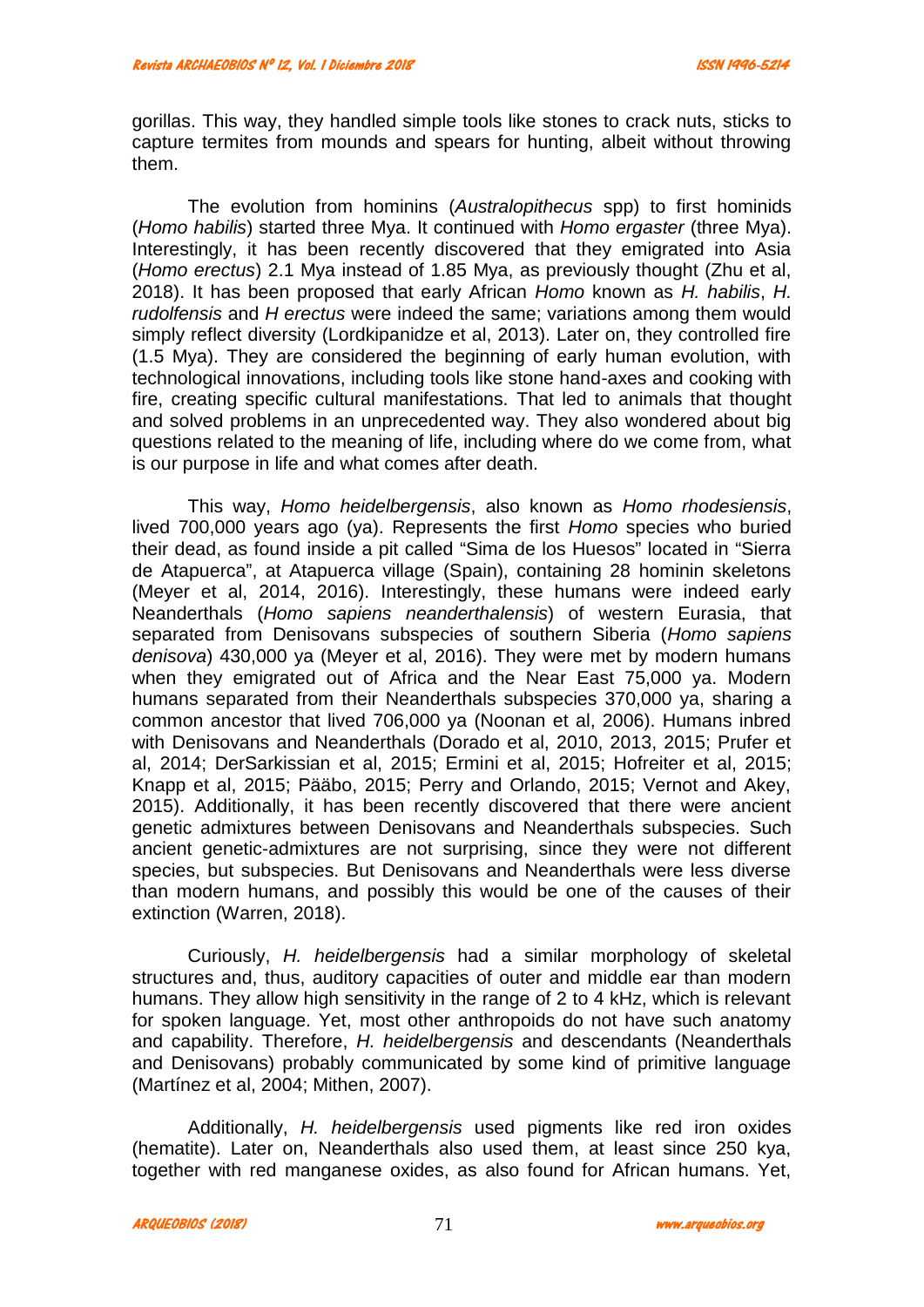their purposes are not clear, and in any case, no works of art have been found so far (Roebroeks et al, 2012). Curiously, *H heidelbergensis* was right-handed, like modern humans, as found by dental wear analyses of 28 hominids from Atapuerca dated 500,000 ya. That is not a trivial topic, since handedness is a result of brain specialization. Besides, the latter allows development of higher cognitive capabilities, as found in humans, including language and technology (Lozano et al, 2009). In relation to that, spears and hafted stone points have been found in Africa (500,000 ya) and Germany (400,000 ya). It should be highlighted that hafting stone points to spears represents an important weaponry technological accomplishment. That may be relevant for general survival, and for hunting in particular. So, it seems that Denisovans, Neanderthals and modern humans did not invent, but rather inherited such technology from *H. heidelbergensis*, being their last common ancestor (Wilkins et al, 2012). On the other hand, Denisovans and Neanderthals probably wore simple (cape-like) non-tailored clothing, whereas modern humans made more sophisticated and specialized clothing, to better protect themselves from cold weather (Wales, 2012; Collard et al, 2016). Arrival of modern humans bought impressive cultural and technological developments to the present day.

But, how to answer the three big questions related to the meaning of life previously described (origin, life and death)? There are many possible approaches and thus answers to such questions, including religion (beliefs), philosophy (thoughts) and science (experiments). Religion is based on dogmas, and therefore, cannot be challenged, by definition. On the other hand, philosophy can be debated, discussed and argued, but ultimately may not be demonstrated. Fortunately, science uses the scientific method, which is based on establishment of hypothesis, which are experimentally challenged, to become refuted or accepted to build theories. That gives science a tremendous potential for discovering and technological development. Indeed, such growth has been exponential since the scientific method was implemented.

The time at which hominids became also humans is represented by archaeological remains including ceremonial burials. They usually contain archaeological artifacts. Sometimes, nucleic acids from biological remains of such beings can be analyzed. For many years, those remains were the subject of social sciences (including arts and humanities). Modern molecular biology methodologies have allowed to amplify and sequence DNA from such remains, being therefore also the subject of experimental sciences. That was first possible applying techniques like Polymerase Chain-Reaction (PCR), as well as nucleic-acid and peptide sequencing. Now, it is even possible to sequence DNA from such remains without previous amplification, using Third-Generation Sequencing (TGS). That, coupled with new developments in hardware (semiconductor lithographic-process technology for smaller nodes and many core microprocessors) and software (bioinformatics) parallelization, has allowed the development of a brand new and revolutionary bioarchaeology, including sequencing of ancient DNA (aDNA) genomes and proteomes (Dorado et al, 2007-2017).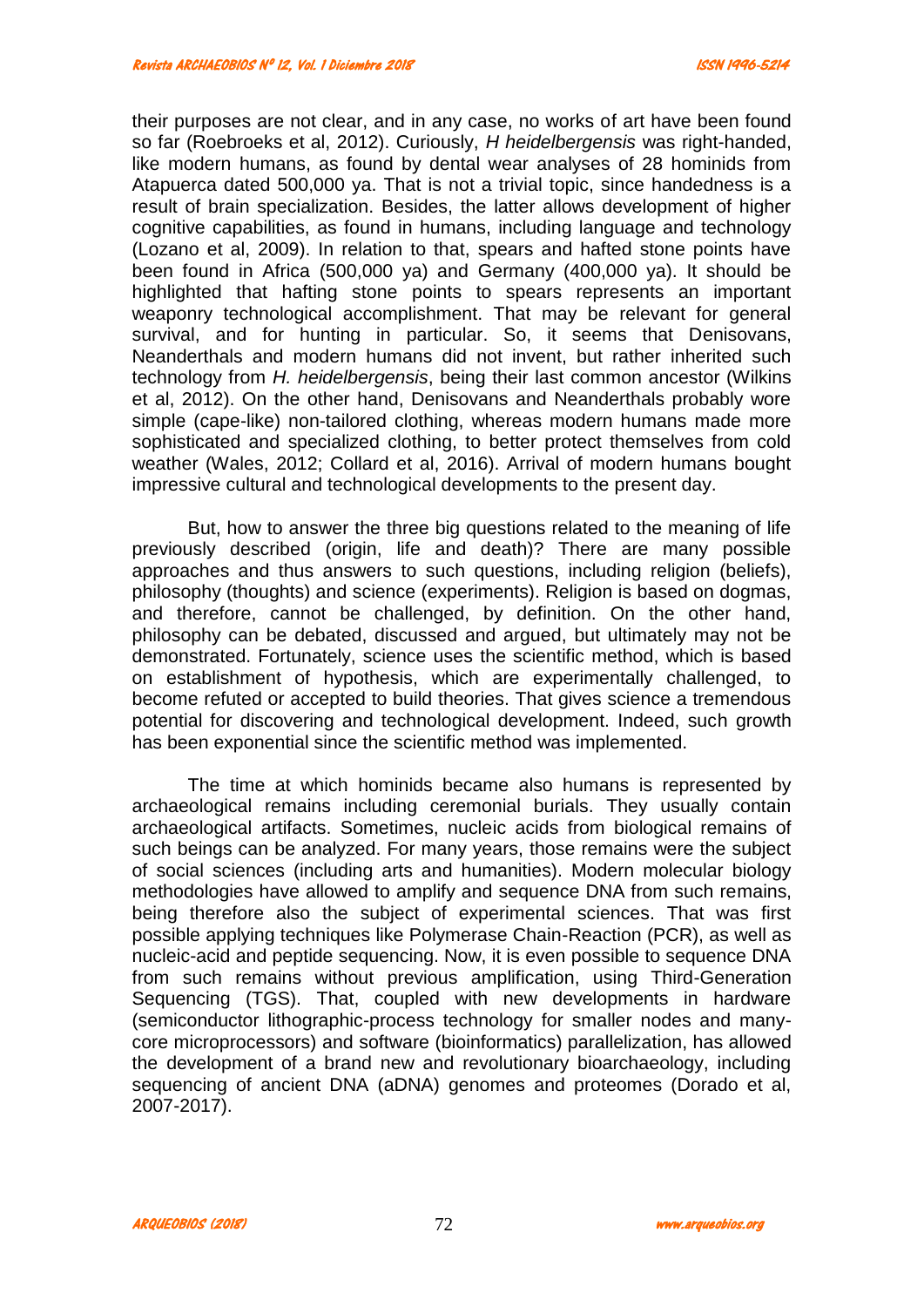## **Evolution of species through struggle for limited resources and reproductive selection**

Charles Darwin discontinued his medical education –much to the discomfort of his father– for his real passion: natural sciences. He embarked His Majesty's Ship (HMS) Beagle on 27th December 1831, as a young graduate, being 22 years old. On 30th December of 1831, he was aboard in the Bay of Biscay (Spain) "wretchedly out of spirits & very sick". Indeed, he was tempted to return home, due to such severe seasickness. Fortunately, he continued, albeit spent as much time as possible on land instead of the ship –due to such "fortunate" sickness–, while traveling around the world for almost five years (until 2nd October of 1836). Thus, such problem helped him to, methodically and industriously, collect more data and samples of fossils, plants and animals during such long voyage than if he had stayed aboard.

Most interestingly, Darwin was surprised to find that some species like mockingbirds and finches at Galápagos islands resembled the ones living in continental land, being also different from island to island. Additionally, he was inspired in 1838 by reading the sixth edition of "An Essay on the Principle of Population" (short title) or "An Essay on the Principle of Population, as it Affects the Future Improvement of Society. With Remarks on the Speculations of Mr. Godwin, M. Condorcet and Other Writers" (long title), by Thomas Robert Malthus, who was first anonymously published 40 years before (Malthus, 1798). On 28th September of 1838, Darwin noted the shocking fact that natural resources grow arithmetically or linearly (eg., 2*n*, being *n* the number of generations, assuming a simplified scenario of two descendants per genitor, for the sake of the argument), yet biological populations grow exponentially or logarithmically (eg., 2<sup>n</sup>, in the simplified example above). Thus, human populations double every 25 years when resources are available and no reproductive control is exerted. The consequence is overpopulation, famine, starvation and deaths (Malthusian's catastrophe), unless birth control is implemented.

Darwin was also aware of the interesting idea of "warring of the species" or "nature's war", by Swiss botanist Augustin Pyramus (or Pyrame) de Candolle, that described plants as being "at war one with another", for space and resources. Likewise, such researcher acknowledged that new and similar features (later on named as analogy) may arise in different species, yet not showing in a common evolutionary ancestor. Indeed, Darwin invited him to dinner when he visited Great Britain in 1839.

The study of all these evidences made Darwin conceive his theory of natural selection in the struggle for life in 1838. After 12 years writing the book manuscript about such scientific ideas, he was shocked to receive a 20-page essay describing similar ones for publication from Alfred Russel Wallace, if considered worthwhile, on 18th June of 1858. Such researcher was at Maluku Islands (Moluccas archipelago within Banda Sea, Indonesia). As they say, "great minds think alike" or "clever minds think alike". New ideas usually arise due to the influence of other surrounding ones. Indeed, our brain usually works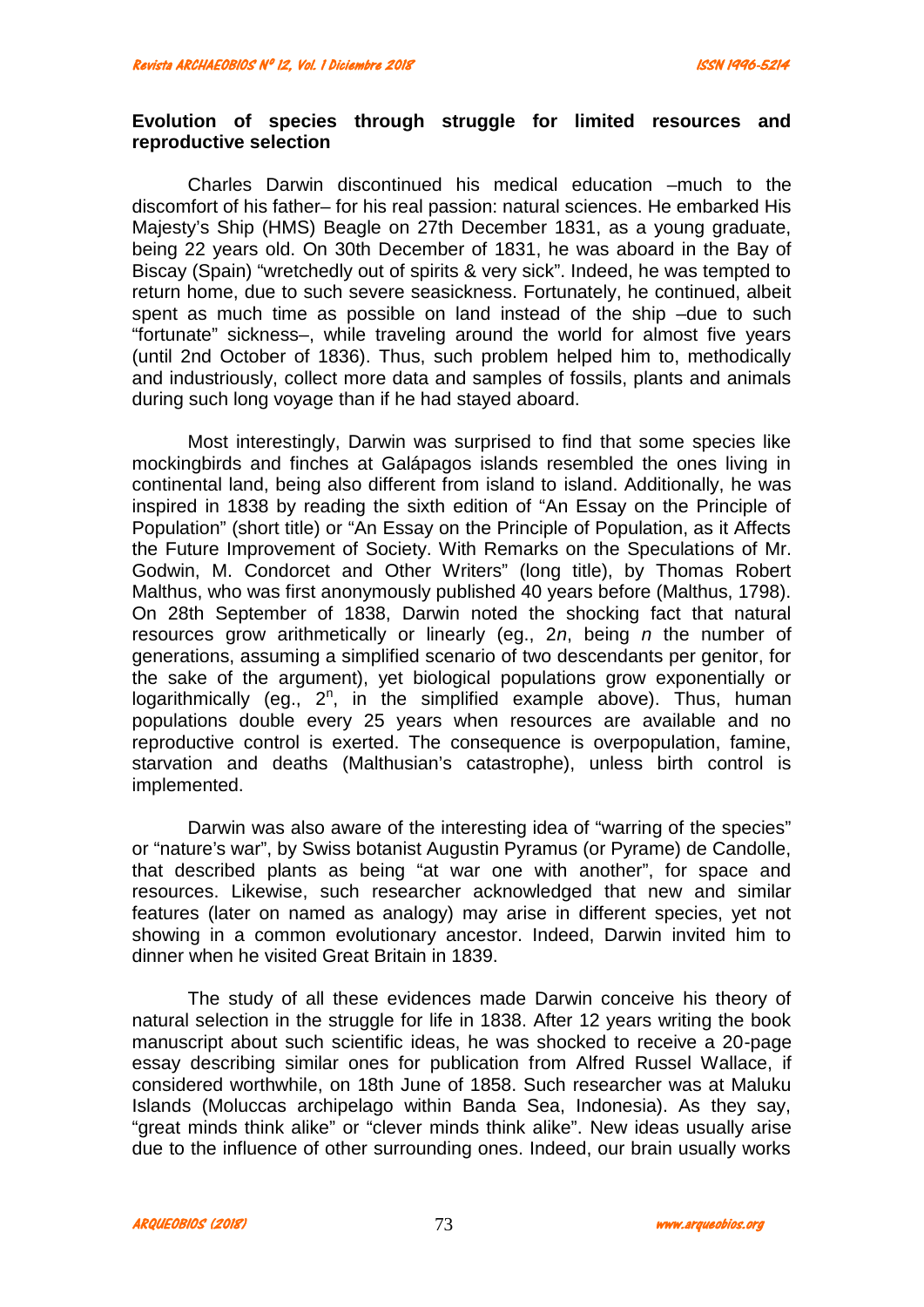by ideas' association, jumping from one to another, starting from known ones and sometimes reaching surprising scenarios.

Darwin sent Wallace's manuscript to two friend scientists (Joseph Dalton Hooker and Charles Lyell). They arranged the joint presentation of two scientific papers, entitled "On the Tendency of Species to Form Varieties; and on the Perpetuation of Varieties and Species by Natural Means of Selection", at the Linnean Society of London, on 1st July of 1858. This way, Wallace's work ("On The Tendency of Varieties to Depart Indefinitely from the Original Type"), with extracts from a Darwin's unpublished essay (1844) and abstract of letter to the scientist Asa Grayn (1857), were presented at such scientific meeting. The articles "On the Tendency of Species to form Varieties" (Wallace) and "On the Perpetuation of Varieties and Species by Natural Means of Selection" (Darwin) were read out and printed on 20th August of 1858, yet passed mostly unnoticed in the scientific community.

Wallace's manuscript encouraged Darwin to finish his book, albeit as a reduced version of his former intention. Such revolutionary theory was entitled "On the Origin of Species" (short title) or "On the Origin of Species by Means of Natural Selection, or the Preservation of Favoured Races in the Struggle for Life" (long title), being published on 24th November of 1859. Later on, he published more scientific articles and books, including "The Descent of Man, and Selection in Relation to Sex" (1871), "The Expression of the Emotions in Man and Animals" (1872) and "The Formation of Vegetable Mould, Through the Actions of Worms" (1881).

It should be pointed out that Darwin considered both Wallace's and his ideas alike, in relation to natural selection. Yet, some scholars have highlighted that the former viewed natural selection as having similar effects than artificial selection (carried out by humans using selective breeding), emphasizing natural selection via competition. On the other hand, Wallace did not mention artificial breeding of varieties or species. Rather, he focused on group selection through ecological pressures, to adapt to specific environments, instead of selection on individual variation. Additionally, Darwin's work was much more comprehensive, being indeed a book, besides other scientific publications, as previously described.

Such discoveries changed our knowledge about the origin of species in general, and humans in particular. They established the concept of natural selection and evolution. This way, they opened the door to further research about evolution from first hominids to modern humans, related to brain development, culture and technology of our species.

## **From first hominids to modern humans**

Archaeological studies can be fascinating. That coupled with molecular biology has allowed bioarchaeology to produce unprecedented scientific results (Dorado et al, 2007-2017; Reich, 2018). Thus, archaeological studies have found that, at a point in the biological evolution from first hominids into modern humans, ceremonial burials were constructed, including artifacts that point to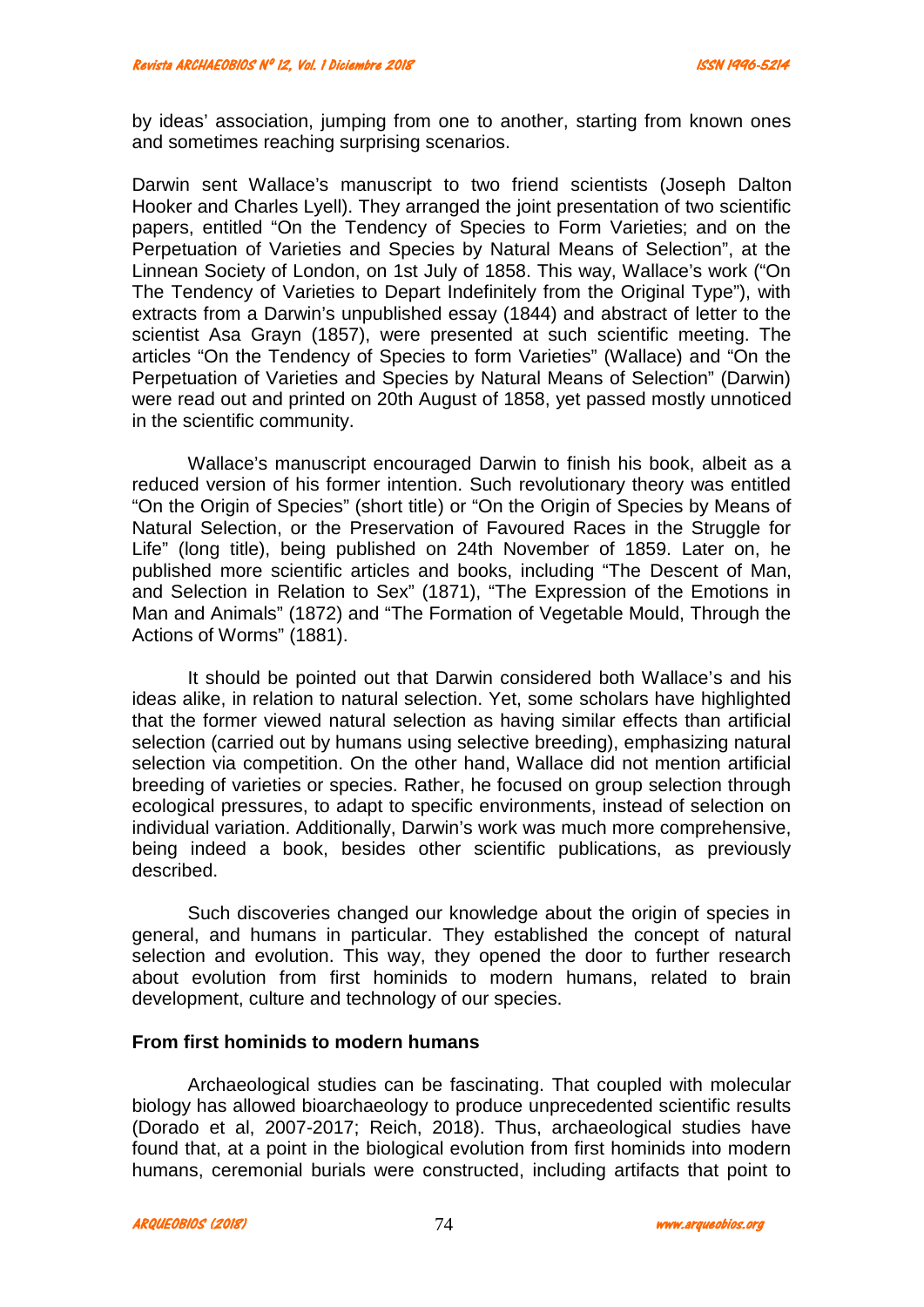religious beliefs of life beyond death. Additionally, language was developed and all that generated an exponential growth of cultural and technological accomplishments. Not surprisingly, that is related to some changes suddenly generated in human nature (human genome and brain), allowing such achievements. They were further fueled by the development of agriculture in a broad sense, by microorganism, plant and animal breeding. This way, humans could settle, instead of being nomads in search for food. In turn, that brought a new wave of cultural and technological developments.

Interestingly, it was initially thought that humans gathered in communities first, supported by agriculture, then developing religious beliefs, represented by temple constructions. Yet, the surprising discoveries in the oldest religious temple known to date at Gobekli Tepe (Turkey) proved the contrary. As its main archaeologist (Klaus Schmidt) said: "first came the temple, then the city" (Dietrich et al, 2012). In other words –and quite surprisingly–, religion and temple construction existed before agriculture, at the time when humans were still nomads (gatherers and hunters). All that also demonstrates the deep basis of religion within human nature (Dorado et al, 2014).

#### **Brain development and ancient genome sequencing**

Currently, there is arguably no more complex and interesting scientific task than brain research. The molecular basis of biological changes –first in genome, and then in brain, as a consequence of the former–, from first hominids to modern humans have remained elusive for many years. Fortunately, two new and amazing papers, from two independent research teams have shed light on brain development-related genes in genome, in relation to such evolutionary changes. Such findings have been recently published in *Cell*, which is one of the most prestigious scientific journals (Fiddes et al, 2018; Suzuki et al, 2018).

They describe that Notch Homolog 2 (*NOTCH2*)-derived gene family, named Notch Homolog 2 N-terminal-Like (*NOTCH2NL*), were generated from partial duplication, repair and conversion of *NOTCH2*. Such paralogs include *NOTCH2NLA*, *NOTCH2NLB* and *NOTCH2NLC* genes, which are involved in cortical development of human brain, being a driving force of its evolution from first hominids to modern humans.

Recent developments in molecular biology have allowed to sequence, align and compare genomes of Denisovans (Meyer et al, 2012) and Neanderthals (Prufer et al, 2014, 2017), as well as archaic and modern humans (Lazaridis et al, 2014). This way, a dendrogram or phylogenetic tree from NOTCH2 to NOTCH2NL gene-family has been generated (Fig. 1).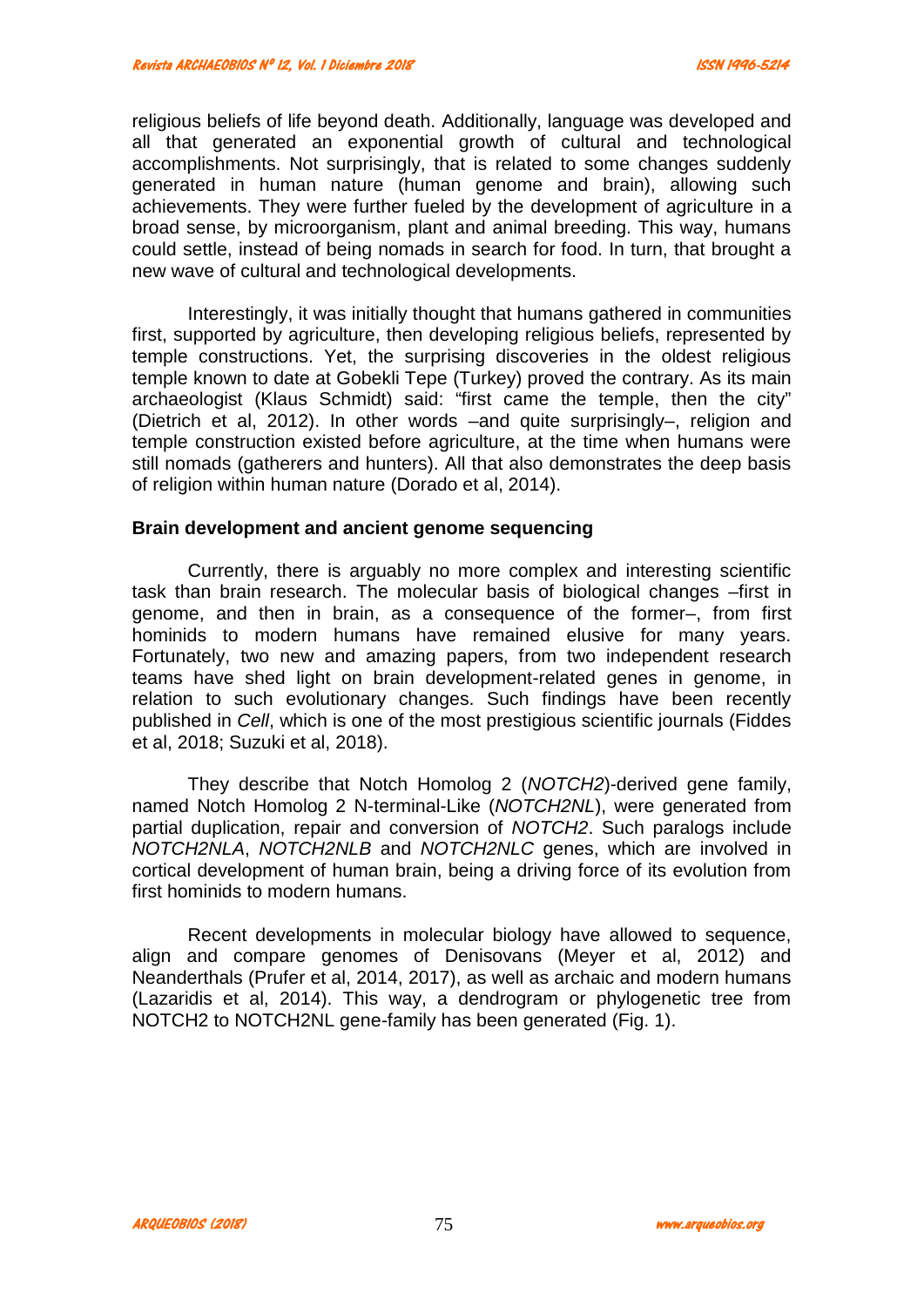

**Figure 1. Great-apes dendrogram in relation to** *NOTCH2NL***.** Phylogenetic tree includes orangutan, gorilla, chimpanzee, human, Denisovan and Neanderthal. © 2018 Elsevier (Fiddes et al, 2018).

Some people (86%) have also *NOTCH2NL*-related gene (*NOTCH2NLR*), which is therefore absent in 14% of healthy population, suggesting that it is a non-functional pseudogene (Mallick et al, 2016). *NOTCH2NLA*, *NOTCH2NLB*, and *NOTCH2NLC* are located in 1q21.1 locus, whereas *NOTCH2NLR* is in p arm of chromosome 1, near *NOTCH2*. *NOTCH2NL* genes encode NOTCH2NL proteins, which are related to several biological functions. They include calciumion and protein binding.

Curiously, they contain Epidermal Growth-Factor (EGF)-like domains. Their involvement in brain development stems from the fact that they enhance differentiation of cortical stem cells into neurons. That increases the number of neurons generated during brain development, further expanding certain functional areas in cerebral cortex. In turn, that increases cortex size, and therefore overall brain size.

Actually, human brains are threefold larger than the ones of other hominids, due to larger cerebral cortex. Interestingly, such functional genes are exclusive of humans. Indeed, they are not present in other primates (like macaques) or even great apes, like orangutans, being truncated and inactive in our closest relatives (gorillas and chimpanzees). So, amazingly, it seems that gene duplication, repair, conversion and activation of Notch signaling, via overexpression of these genes, allowed expansion of human cerebral cortex and thus the evolution from first hominids to modern humans. In particular, *NOTCH2NLB* activates Notch signaling and its overexpression produces clonal expansion of cortical progenitors and neurons (Fig. 2).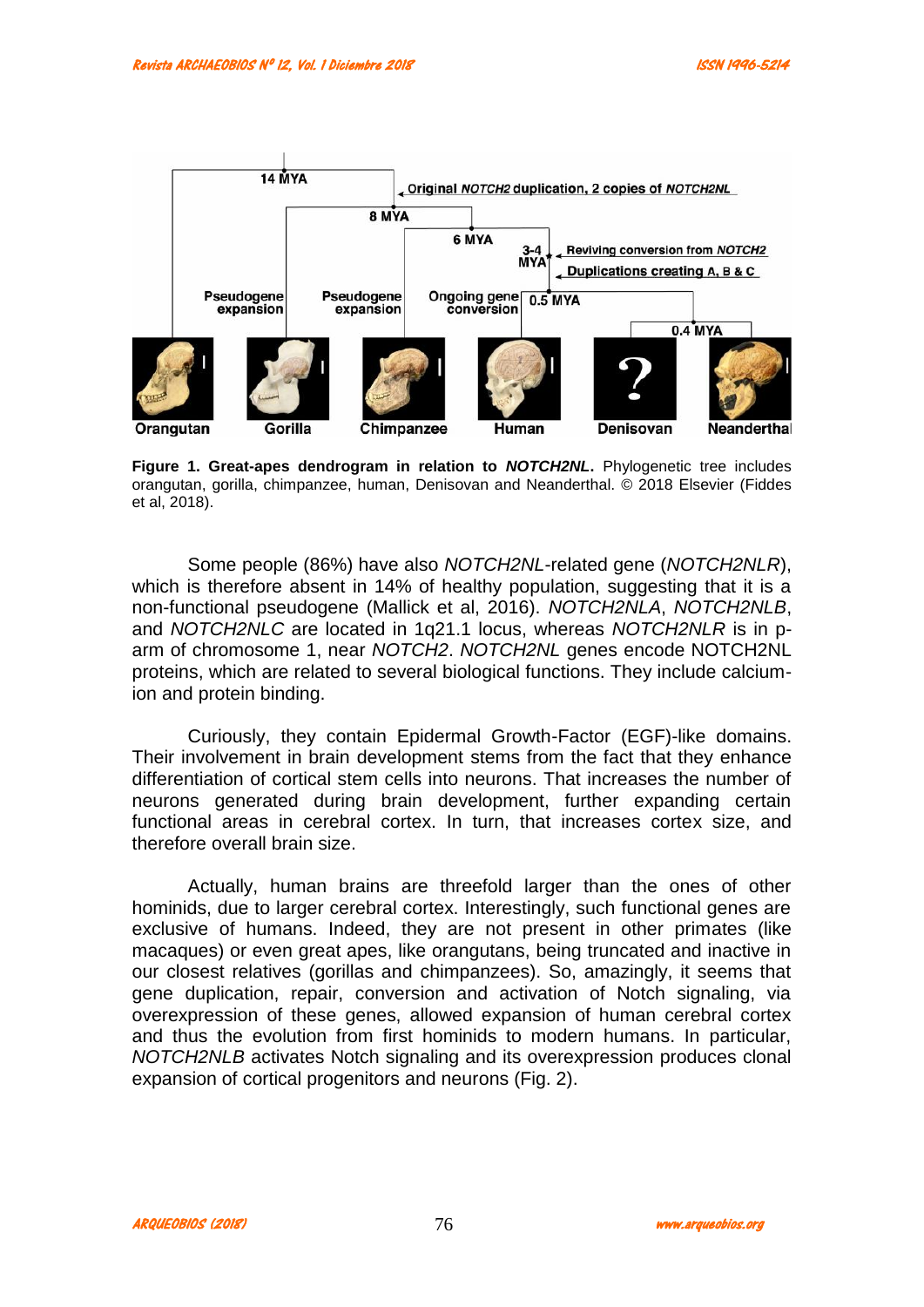

**Figure 2.** *NOTCH2NL* **contribution to expansion of human cerebral cortex. Top)** *NOTCH2* duplication; **Middle)** Notch signaling activation by *NOTCH2NLB*; and **Bottom)** Clonal expansion of cortical progenitors and neurons by *NOTCH2NLB* overexpression. © 2018 Elsevier (Suzuki et al, 2018).

On the other hand, *NOTCH2NL* overexpression delays neuronal differentiation, whereas its deletion accelerates it. And, unfortunately, there is a drawback: curiously, *NOTCH2NLA* and *NOTCH2NLB* genes are located in chromosomic regions associated to neurodevelopmental disorders. Thus, duplication, repair and conversion of one or both *NOTCH2NLA* and *NOTCH2NLB* genes may be related to macrocephaly, whereas deletions of one or both of them have been associated to microcephaly (Fig. 3).



**Figure 3. NOTCH2NL evolution. Left)** From great ape common ancestor to ancient and modern human; **Right)** *NOTCH2NL* in early cortical development, comparing ancestral to human; and **Bottom)** *NOTCH2NL* duplication, repair and conversion may be associated to macrocephaly and autism, whereas deletions may be related to microcephaly and schizophrenia. © 2018 Elsevier (Fiddes et al, 2018).

*ARQUEOBIOS (2018) www.arqueobios.org* 77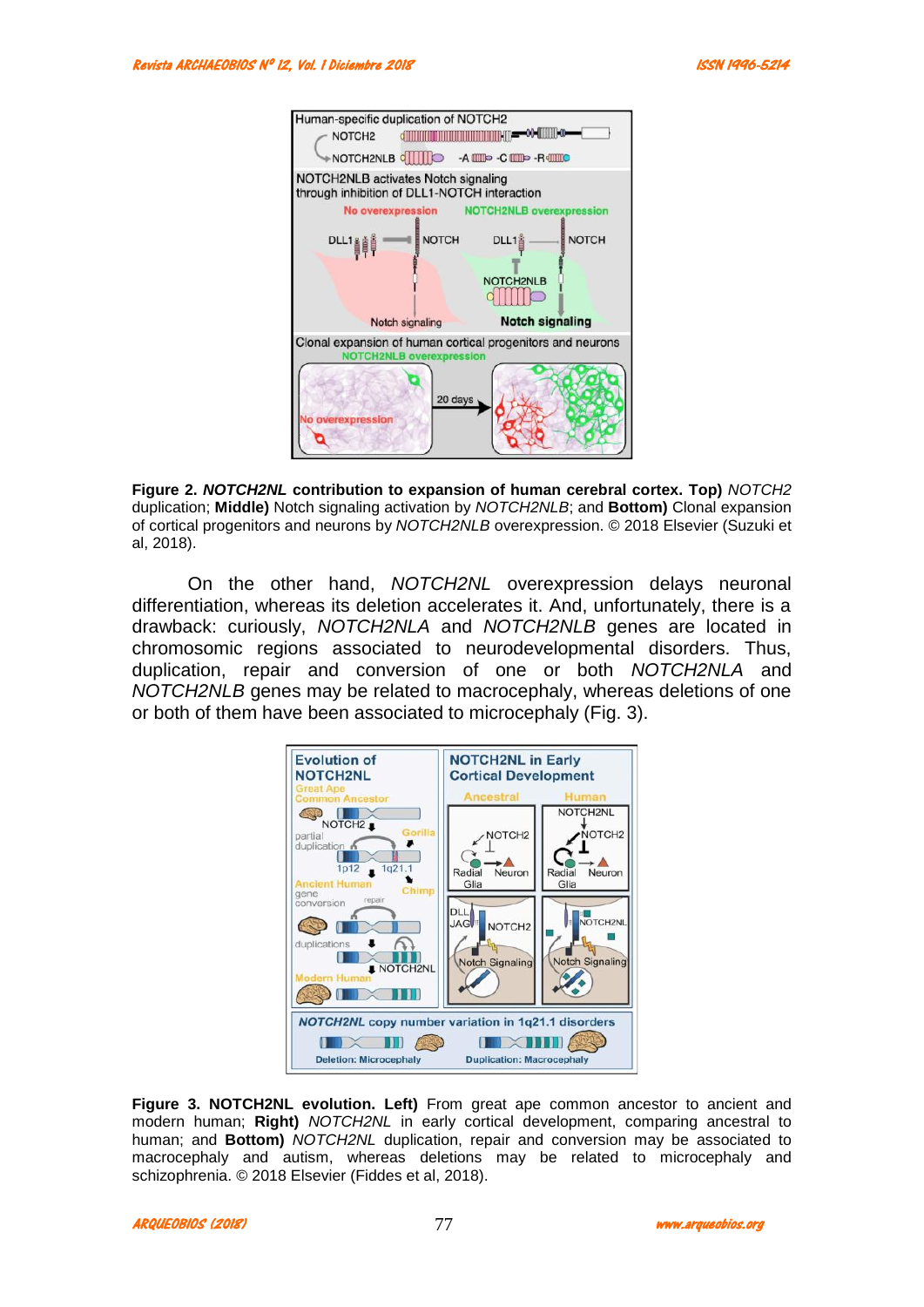## **Concluding remarks and future prospects**

The potential of the discovery of *NOTCH2NL* gene-family involvement in brain development and recurrent neurodevelopmental diseases is breathtaking. For the first time, evolution from first hominids to modern humans has been explained with sound scientific basis. That involves genes triggering cerebral cortex development and growth. Besides, a comparison for such gene family has been carried out between extinct and modern humans at the genomic level. That highlights the relevance and potential of modern bioarchaeology to explain biological evolution, in general, and human evolution, in particular. But future prospects are even more astonishing. Not only to cure neurological disorders via techniques like Clustered Regularly-Interspaced Short-Palindromic Repeats (CRISPR), but even to generate superhumans and other intelligent animals. Obviously, this has critically important ethical implications, that should be properly addressed (Dorado et al, 2017). Biology, in general, and bioarchaeology, in particular, have never been so interesting, thanks to molecular biology.

*Acknowledgements***.** Supported by "Ministerio de Economía y Competitividad" (MINECO grant BIO2015-64737-R) and "Instituto Nacional de Investigación y Tecnología Agraria y Alimentaria" (MINECO and INIA RF2012-00002-C02-02); "Consejería de Agricultura y Pesca" (041/C/2007, 75/C/2009 and 56/C/2010), "Consejería de Economía, Innovación y Ciencia" (P11-AGR-7322 and P12-AGR-0482) and "Grupo PAI" (AGR-248) of "Junta de Andalucía"; and "Universidad de Córdoba" ("Ayuda a Grupos"), Spain.

## **Bibliographic references**

- Collard M, Tarle L, Sandgathe D, Allan A (2016): Faunal evidence for a difference in clothing use between Neanderthals and early modern humans in Europe. *Journal of Anthropological Archaeology* 44: 235-246.
- Darwin C (1859): *"On the Origin of Species by Means of Natural Selection, or the Preservation of Favoured Races in the Struggle for Life"*. John Murray (London).
- DerSarkissian C, Allentoft ME, Ávila-Arcos MC, Barnett R, Campos PF, Cappellini E, Ermini L, Fernández R, da Fonseca R, Ginolhac A, Hansen AJ, Jónsson H, Korneliussen T, Margaryan A, Martin MD, Moreno-Mayar JV, Raghavan M, Rasmussen M, Velasco MS, Schroeder H, Schubert M, Seguin- Orlando A, Wales N, Gilbert MT, Willerslev E, Orlando L (2015): Ancient genomics. *Philos Trans R Soc Lond B Biol Sci* 370: 20130387 (12 pp).
- Dietrich O, Heun M, Notrofft J, Schmidt K, Zarnkow M (2012): The role of cult and feasting in the emergence of Neolithic communities. New evidence from Gobekli Tepe, south-eastern Turkey. *Antiquity* 86: 674-695.
- Dorado G, Jiménez I, Rey I, Sánchez-Cañete FJS, Luque F, Morales A, Gálvez M, Sáiz J, Sánchez A, Rosales TE, Vásquez VF, Hernández P (2013): Genomics and proteomics in bioarchaeology - Review. *Archaeobios* 7: 47-63.
- Dorado G, Luque F, Pascual P, Jiménez I, Sánchez-Cañete FJS, Pérez- Jiménez M, Raya P, Gálvez M, Sáiz J, Sánchez A, Rosales TE, Vásquez VF, Hernández P (2015): Second-generation nucleic-acid sequencing and bioarchaeology - Review. *Archaeobios* 9: 216-230.
- Dorado G, Luque F, Pascual P, Jiménez I, Sánchez-Cañete FJS, Pérez- Jiménez M, Raya P, Sáiz J, Sánchez A, Martín J, Rosales TE, Vásquez VF,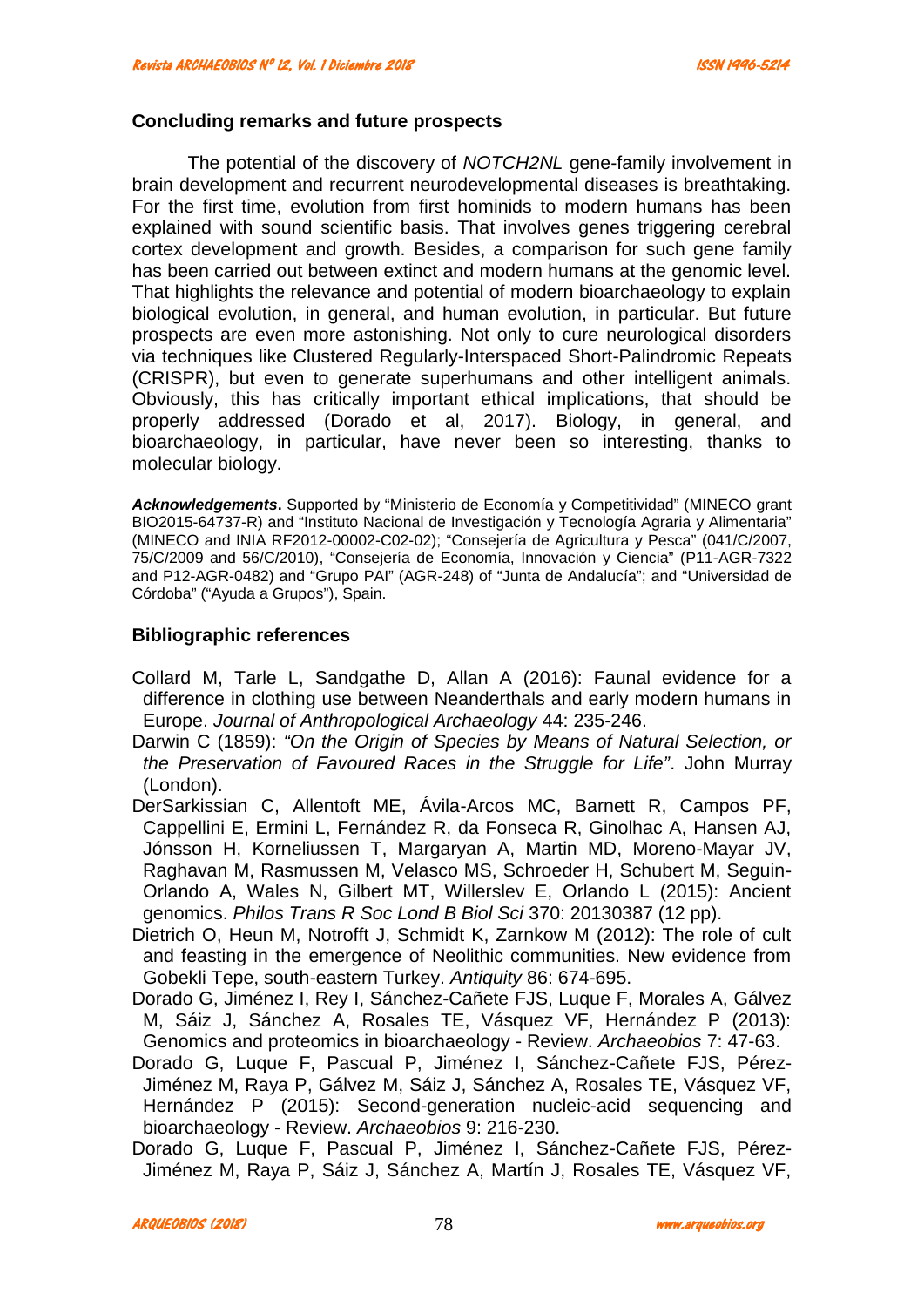Hernández P (2016): Sequencing ancient RNA in bioarchaeology - Review. *Archaeobios* 10: 103-111.

- Dorado G, Luque F, Pascual P, Jiménez I, Sánchez-Cañete FJS, Raya P, Sáiz J, Sánchez A, Rosales TE, Vásquez VF (2017): Clustered Regularly-Interspaced Short-Palindromic Repeats (CRISPR) in bioarchaeology - Review. *Archaeobios* 11: 179-188.
- Dorado G, Rey I, Rosales TE, Sánchez-Cañete FJS, Luque F, Jiménez I, Gálvez M, Sáiz J, Sánchez A, Vásquez VF (2009): Ancient DNA to decipher the domestication of dog - Review. *Archaeobios* 3: 127-132.
- Dorado G, Rey I, Rosales TE, Sánchez-Cañete FJS, Luque F, Jiménez I, Morales A, Gálvez M, Sáiz J, Sánchez A, Hernández P, Vásquez VF (2010): Biological mass extinctions on planet Earth – Review. *Archaeobios* 4: 53-64.
- Dorado G, Rosales TE, Luque F, Sánchez-Cañete FJS, Rey I, Jiménez I, Morales A, Gálvez M, Sáiz J, Sánchez A, Vásquez VF, Hernández P (2011): Ancient nucleic acids from maize - Review. *Archaeobios* 5: 21-28.
- Dorado G, Rosales TE, Luque F, Sánchez-Cañete FJS, Rey I, Jiménez I, Morales A, Gálvez M, Sáiz J, Sánchez A, Vásquez VF, Hernández P (2012): Isotopes in bioarchaeology - Review. *Archaeobios* 6: 79-91.
- Dorado G, Sánchez-Cañete FJS, Pascual P, Jiménez I, Luque F, Pérez- Jiménez M, Raya P, Gálvez M, Sáiz J, Sánchez A, Rosales TE, Vásquez VF, Hernández P (2014): Starch genomics and bioarchaeology - Review. *Archaeobios* 8: 41-50.
- Dorado G, Vásquez V, Rey I, Luque F, Jiménez I, Morales A, Gálvez M, Sáiz J, Sánchez A, Hernández P (2008): Sequencing ancient and modern genomes - Review. *Archaeobios* 2: 75-80.
- Dorado G, Vásquez V, Rey I, Vega JL (2007): Archaeology meets Molecular Biology - Review. *Archaeobios* 1: 1-2.
- Ermini L, DerSarkissian C, Willerslev E, Orlando L (2015): Major transitions in human evolution revisited: a tribute to ancient DNA. *J Hum Evol* 79: 4-20.
- Fiddes IT, Lodewijk GA, Mooring M, Bosworth CM, Ewing AD, Mantalas GL, Novak AM, VanDenBout A, Bishara A, Rosenkrantz JL, Lorig-Roach R, Field AR, Haeussler M, Russo L, Bhaduri A, Nowakowski TJ, Pollen AA, Dougherty ML, Nuttle X, Addor MC, Zwolinski S, Katzman S, Kriegstein A, Eichler EE, Salama SR, Jacobs FMJ, Haussler D (2018): Human-specific *NOTCH2NL* genes affect Notch signaling and cortical neurogenesis. *Cell* 173: 1356-1369.
- Hofreiter M, Paijmans JL, Goodchild H, Speller CF, Barlow A, Fortes GG, Thomas JA, Ludwig A, Collins MJ (2015): The future of ancient DNA: Technical advances and conceptual shifts. *Bioessays* 37: 284-293.
- Knapp M, Lalueza-Fox C, Hofreiter M (2015): Re-inventing ancient human DNA. *Investig Genet* 6: 4 (11 pp)
- Lazaridis I, Patterson N, Mittnik A, Renaud G, Mallick S, Kirsanow K, Sudmant PH, Schraiber JG, Castellano S, Lipson M, Berger B, Economou C, Bollongino R, Fu Q, Bos KI, Nordenfelt S, Li H, de Filippo C, Pr fer K, Sawyer S, Posth C, Haak W, Hallgren F, Fornander E, Rohland N, Delsate D, Francken M, Guinet JM, Wahl J, Ayodo G, Babiker HA, Bailliet G, Balanovska E, Balanovsky O, Barrantes R, Bedoya G, Ben-Ami H, Bene J, Berrada F, Bravi CM, Brisighelli F, Busby GB, Cali F, Churnosov M, Cole DE, Corach D, Damba L, VanDriem G, Dryomov S, Dugoujon JM, Fedorova SA, Gallego Romero I, Gubina M, Hammer M, Henn BM, Hervig T, Hodoglugil U, Jha AR, Karachanak-Yankova S, Khusainova R, Khusnutdinova E, Kittles R, Kivisild T, Klitz W, Kucinskas V,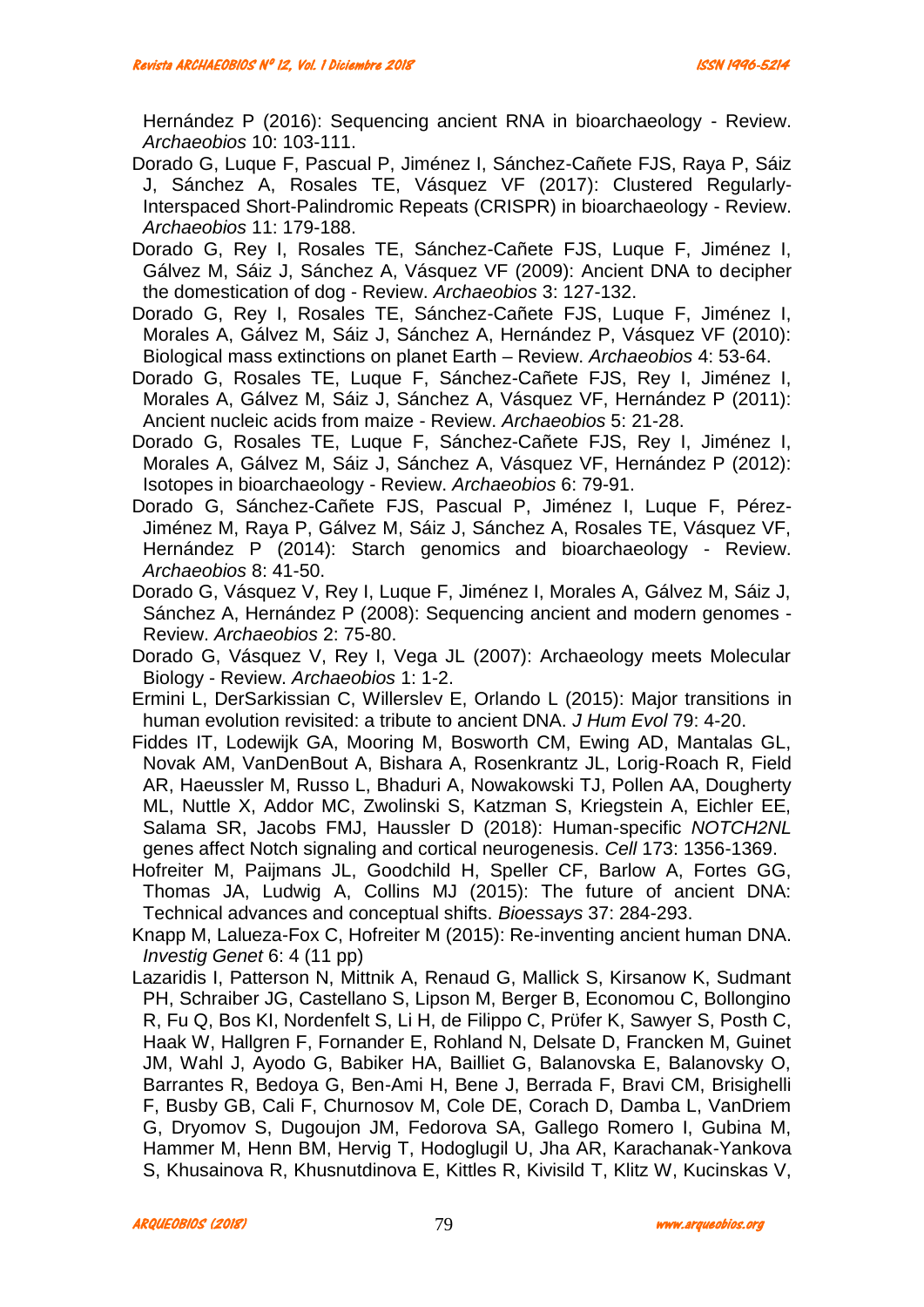Kushniarevich A, Laredj L, Litvinov S, Loukidis T, Mahley RW, Melegh B, Metspalu E, Molina J, Mountain J, Nakkalajarvi K, Nesheva D, Nyambo T, Osipova L, Parik J, Platonov F, Posukh O, Romano V, Rothhammer F, Rudan I, Ruizbakiev R, Sahakyan H, Sajantila A, Salas A, Starikovskaya EB, Tarekegn A, Toncheva D, Turdikulova S, Uktveryte I, Utevska O, Vasquez R, Villena M, Voevoda M, Winkler CA, Yepiskoposyan L, Zalloua P, Zemunik T, Cooper A, Capelli C, Thomas MG, Ruiz-Linares A, Tishkoff SA, Singh L, Thangaraj K, Villems R, Comas D, Sukernik R, Metspalu M, Meyer M, Eichler EE, Burger J, Slatkin M, Pääbo S, Kelso J, Reich D, Krause J (2014): Ancient human genomes suggest three ancestral populations for present-day Europeans. *Nature* 513: 409-413.

- Lordkipanidze D, Ponce de León MS, Margvelashvili A, Rak Y, Rightmire GP, Vekua A, Zollikofer CP (2013): A complete skull from Dmanisi, Georgia, and the evolutionary biology of early Homo. *Science* 342: 326-331.
- Lozano M, Mosquera M, Bermúdez de Castro JM, Arsuaga JL, Carbonell E (2009): Right handedness of *Homo heidelbergensis* from Sima de los Huesos (Atapuerca, Spain) 500,000 years ago. *Evolution and Human Behavior* 30: 369-376.
- Mallick S, Li H, Lipson M, Mathieson I, Gymrek M, Racimo F, Zhao M, Chennagiri N, Nordenfelt S, Tandon A, Skoglund P, Lazaridis I, Sankararaman S, Fu Q, Rohland N, Renaud G, Erlich Y, Willems T, Gallo C, Spence JP, Song YS, Poletti G, Balloux F, VanDriem G, de Knijff P, Romero IG, Jha AR, Behar DM, Bravi CM, Capelli C, Hervig T, Moreno-Estrada A, Posukh OL, Balanovska E, Balanovsky O, Karachanak-Yankova S, Sahakyan H, Toncheva D, Yepiskoposyan L, Tyler-Smith C, Xue Y, Abdullah MS, Ruiz- Linares A, Beall CM, Di Rienzo A, Jeong C, Starikovskaya EB, Metspalu E, Parik J, Villems R, Henn BM, Hodoglugil U, Mahley R, Sajantila A, Stamatoyannopoulos G, Wee JT, Khusainova R, Khusnutdinova E, Litvinov S, Ayodo G, Comas D, Hammer MF, Kivisild T, Klitz W, Winkler CA, Labuda D, Bamshad M, Jorde LB, Tishkoff SA, Watkins WS, Metspalu M, Dryomov S, Sukernik R, Singh L, Thangaraj K, Pääbo S, Kelso J, Patterson N, Reich D (2016): The Simons Genome Diversity Project: 300 genomes from 142 diverse populations. *Nature* 538: 201-206.
- Malthus TR (1798): "An Essay on the Principle of Population, as it Affects the Future Improvement of Society. With Remarks on the Speculations of Mr. Godwin, M. Condorcet and Other Writers" (Johnson, London).
- Martínez I, Rosa M, Arsuaga JL, Jarabo P, Quam R, Lorenzo C, Gracia A, Carretero JM, Bermúdez de Castro JM, Carbonell E (2004): Auditory capacities in Middle Pleistocene humans from the Sierra de Atapuerca in Spain. *Proc Natl Acad Sci* USA 101: 9976-9981.
- McPherron SP, Alemseged Z, Marean CW, Wynn JG, Reed D, Geraads D, Bobe R, Bearat HA (2010): Evidence for stone-tool-assisted consumption of animal tissues before 3.39 million years ago at Dikika, Ethiopia. *Nature* 466: 857-860.
- Meyer M, Arsuaga JL, De Filippo C, Nagel S, Aximu-Petri A, Nickel B, Martínez I, Gracia A, Bermúdez de Castro JM, Carbonell E, Viola B, Kelso J, Prufer K, Pääbo S (2016): Nuclear DNA sequences from the Middle Pleistocene Sima de los Huesos hominins. *Nature* 531: 504-507.
- Meyer M, Fu Q, Aximu-Petri A, Glocke I, Nickel B, Arsuaga JL, Martínez I, Gracia A, De Castro JM, Carbonell E, Pääbo S (2014): A mitochondrial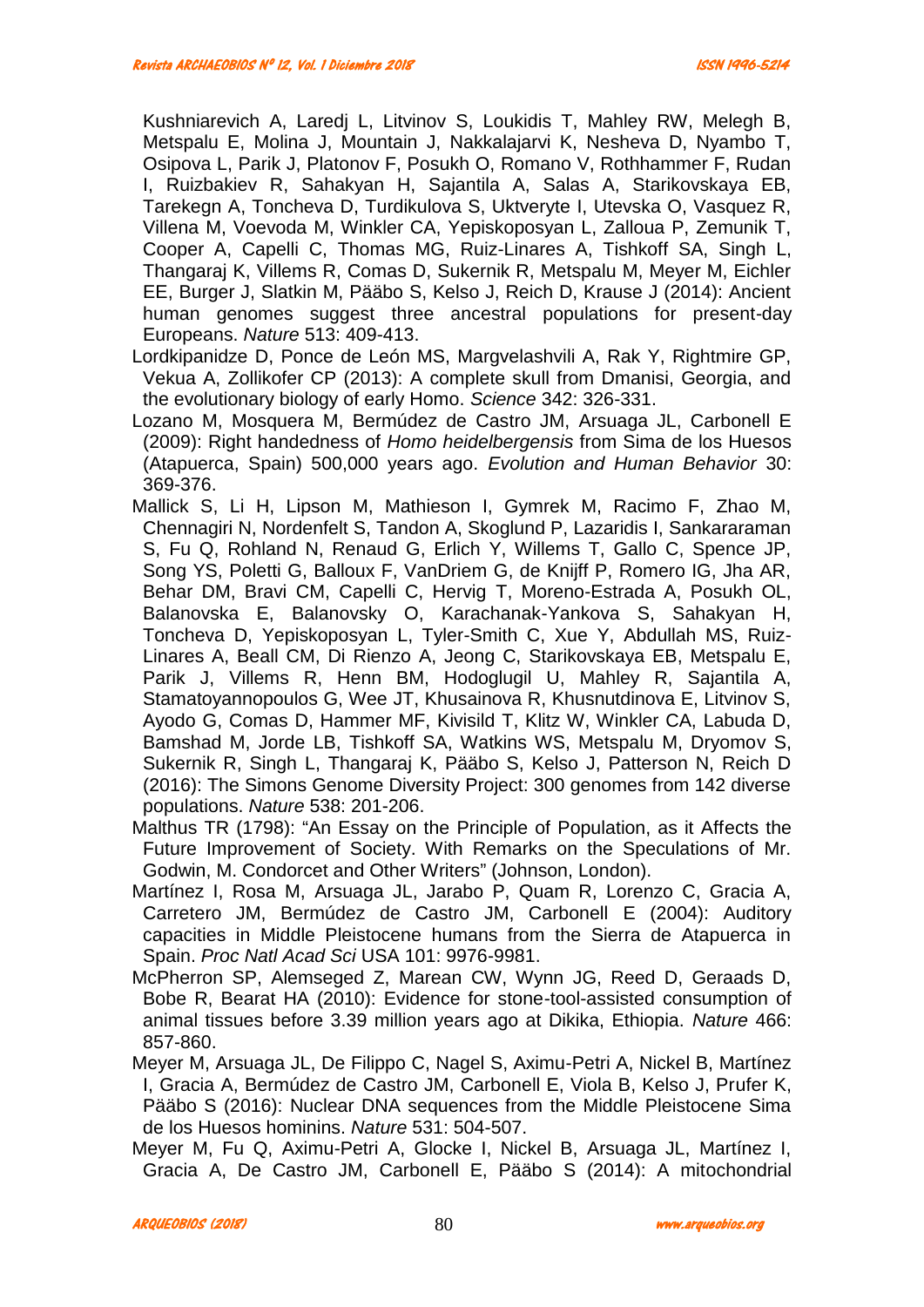genome sequence of a hominin from Sima de los Huesos. *Nature* 505: 403- 406.

Meyer M, Kircher M, Gansauge MT, Li H, Racimo F, Mallick S, Schraiber JG, Jay F, Prufer K, de Filippo C, Sudmant PH, Alkan C, Fu Q, Do R, Rohland N, Tandon A, Siebauer M, Green RE, Bryc K, Briggs AW, Stenzel U, Dabney J, Shendure J, Kitzman J, Hammer MF, Shunkov MV, Derevianko AP, Patterson N, Andrés AM, Eichler EE, Slatkin M, Reich D, Kelso J, Pääbo S (2012): A high-coverage genome sequence from an archaic Denisovan individual. *Science* 338: 222-226.

Mithen M (2007): "*The Singing Neanderthals - The Origins of Music, Language, Mind, and Body*". Harvard University Press (Cambridge, Massachusetts, USA).

Noonan JP, Coop G, Kudaravalli S, Smith D, Krause J, Alessi J, Chen F, Platt D, Pääbo S, Pritchard JK, Rubin EM (2006): Sequencing and analysis of Neanderthal genomic DNA. *Science* 314: 1113-1118.

Pääbo S (2015): The diverse origins of the human gene pool. *Nat Rev Genet* 16: 313-314.

Perry GH, Orlando L (2015): Ancient DNA and human evolution. J Hum Evol 79: 1-3.

Prufer K, de Filippo C, Grote S, Mafessoni F, Korlevic P, Hajdinjak M, Vernot B, Skov L, Hsieh P, Peyregne S, Reher D, Hopfe C, Nagel S, Maricic T, Fu Q, Theunert C,, Rogers R, Skoglund P, Chintalapati M, Dannemann M, Nelson BJ, Key FM, Rudan P, Kucan Ž, Gusic I, Golovanova LV, Doronichev VB, Patterson N, Reich D,,, Eichler EE,, Slatkin M, Schierup MH, Andrés AM, Kelso J, Meyer M, Pääbo S (2017): A high-coverage Neandertal genome from Vindija Cave in Croatia. Science 358: 655-658.

Pr fer K, Racimo F, Patterson N, Jay F, Sankararaman S, Sawyer S, Heinze A, Renaud G, Sudmant PH, de Filippo C, Li H, Mallick S, Dannemann M, Fu Q, Kircher M, Kuhlwilm M, Lachmann M, Meyer M, Ongyerth M, Siebauer M, Theunert C, Tandon A, Moorjani P, Pickrell J, Mullikin JC, Vohr SH, Green RE, Hellmann I, Johnson PL, Blanche H, Cann H, Kitzman JO, Shendure J, Eichler EE, Lein ES, Bakken TE, Golovanova LV, Doronichev VB, Shunkov MV, Derevianko AP, Viola B, Slatkin M, Reich D, Kelso J, Pääbo S (2014): The complete genome sequence of a Neanderthal from the Altai Mountains. *Nature* 505:43-49.

Reich D (2018): "*Who We Are and How We Got Here - Ancient DNA and the New Science of the Human Past*". Pantheon Books (New York, NY, USA).

Roebroeks W, Sier MJ, Nielsen TK, De Loecker D, Parés JM, Arps CE, M cher HJ (2012): Use of red ochre by early Neandertals. *Proc Natl Acad Sci* USA 109: 1889-1894.

Scerri EML, Thomas MG, Manica A, Gunz P, Stock JT, Stringer C, Grove M, Groucutt HS, Timmermann A, Rightmire GP, D'Errico F, Tryon CA, Drake NA, Brooks AS, Dennell RW, Durbin R, Henn BM, Lee-Thorp J, DeMenocal P, Petraglia MD, Thompson JC, Scally A, Chikhi L (2018): Did our species evolve in subdivided populations across Africa, and why does It matter? Trends in *Ecology & Evolution* 33: 582-594.

Suzuki IK, Gacquer D, VanHeurck R, Kumar D, Wojno M, Bilheu A, Herpoel A, Lambert N, Cheron J, Polleux F, Detours V, Vanderhaeghen P (2018): Human-specific *NOTCH2NL* genes expand cortical neurogenesis through Delta/Notch Regulation. *Cell* 173: 1370-1384.